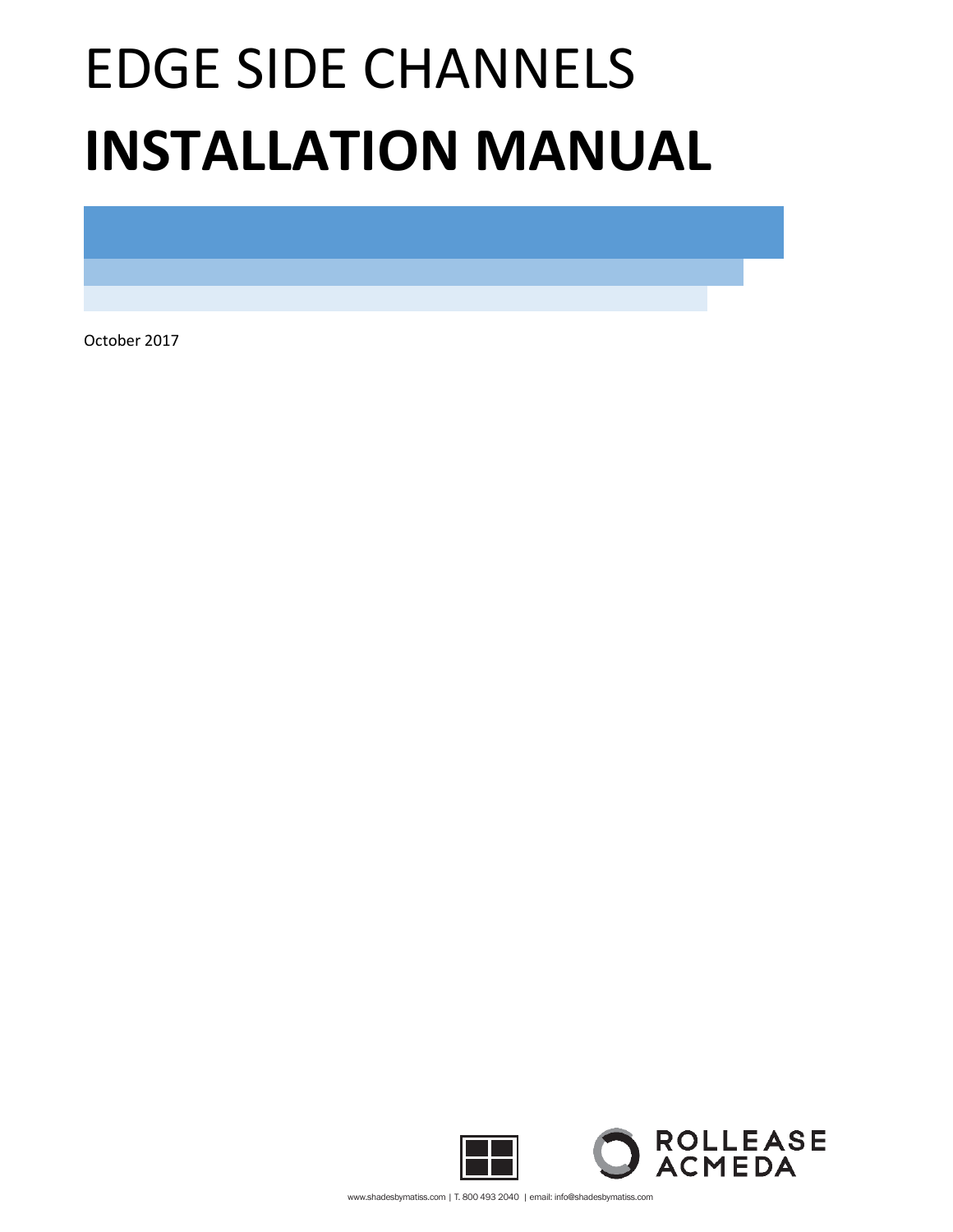## **CONTENTS**

This manual is to be read in conjunction with the Product Specifications & Assembly manual

| <b>SECTION NO.</b>              | <b>DESCRIPTION</b>                                          | PAGE NO. |  |
|---------------------------------|-------------------------------------------------------------|----------|--|
|                                 | <b>SECTION 1 - SYSTEM DETAILS</b>                           | 1.2.2    |  |
|                                 | <b>PART A - OVERVIEW</b>                                    | 1.2      |  |
|                                 | <b>PART B-DEDUCTIONS</b>                                    | 1.3      |  |
|                                 | <b>PART C - BOM &amp; CUTTING LIST</b>                      | 1.3      |  |
|                                 | <b>PART D - INSTALLATION SPACE</b>                          | 1.4      |  |
| <b>SECTION 2 - ASSEMBLY</b>     |                                                             | 2.5      |  |
|                                 | PART A - EDGE SUB-ASSEMBLY                                  | 2.5      |  |
| <b>SECTION 3 - INSTALLATION</b> |                                                             | 3.6      |  |
|                                 | <b>PART A - INSTALLING EDGE SIDE GUIDES</b>                 | 3.6      |  |
|                                 | PART B - INSTALLING CHAIN TENSIONER (CHAIN OPERATED SHADES) | 3.7      |  |

#### **DISCLAIMER**

#### INTRODUCTION

This Installation manual has been produced by Rollease Acmeda to supply the necessary information for safe and correct installation of this system.

#### INSTALLERS RESPONSIBILITY

Before installing, please read & ensure you understand the safety information and installation instructions as defined in this installation manual.

- If you do not fully understand these instructions, contact Rollease Acmeda for clarification before installing.
- The Installer is responsible to ensure that all installation personnel have been adequately trained on the safe & correct installation and operation.
- The Installer is responsible to ensure that supporting structures are sound and can adequately support the load.

• The fasteners provided are intended for fixing to timber. The Installer is responsible for selecting fasteners that are suitable for other substrates

#### SAFETY INFORMATION

• Ensure that electrical works are done only by a LICENSED ELECTRICIAN.

DO NOT modify any of the components of this system.

#### PERSONNEL REQUIREMENTS

Only suitably trained/qualified personnel should undertake installation.

#### DISCLAIMER

Rollease Acmeda has used reasonable care in preparing the information included in this document, but makes no representations or warranties as to the completeness or accuracy of the information. Information is supplied upon the condition that the persons receiving the information will make their own determination as to its suitability for their purposes prior to use. Rollease Acmeda assumes no liability whatsoever for any damages incurred by you resulting from errors in or omissions from the information included herein. Rollease Acmeda reserves the right to make changes without further notice to any products to improve reliability, function or design.

#### COPYRIGHT

COPYRIGHT © ROLLEASE ACMEDA 2017

All rights reserved. No part of this document may be reproduced or utilized in any means, by any means, electronic or mechanical including photocopying, recordings, or by any information storage or retrieval system, without the express permission from Rollease Acmeda.



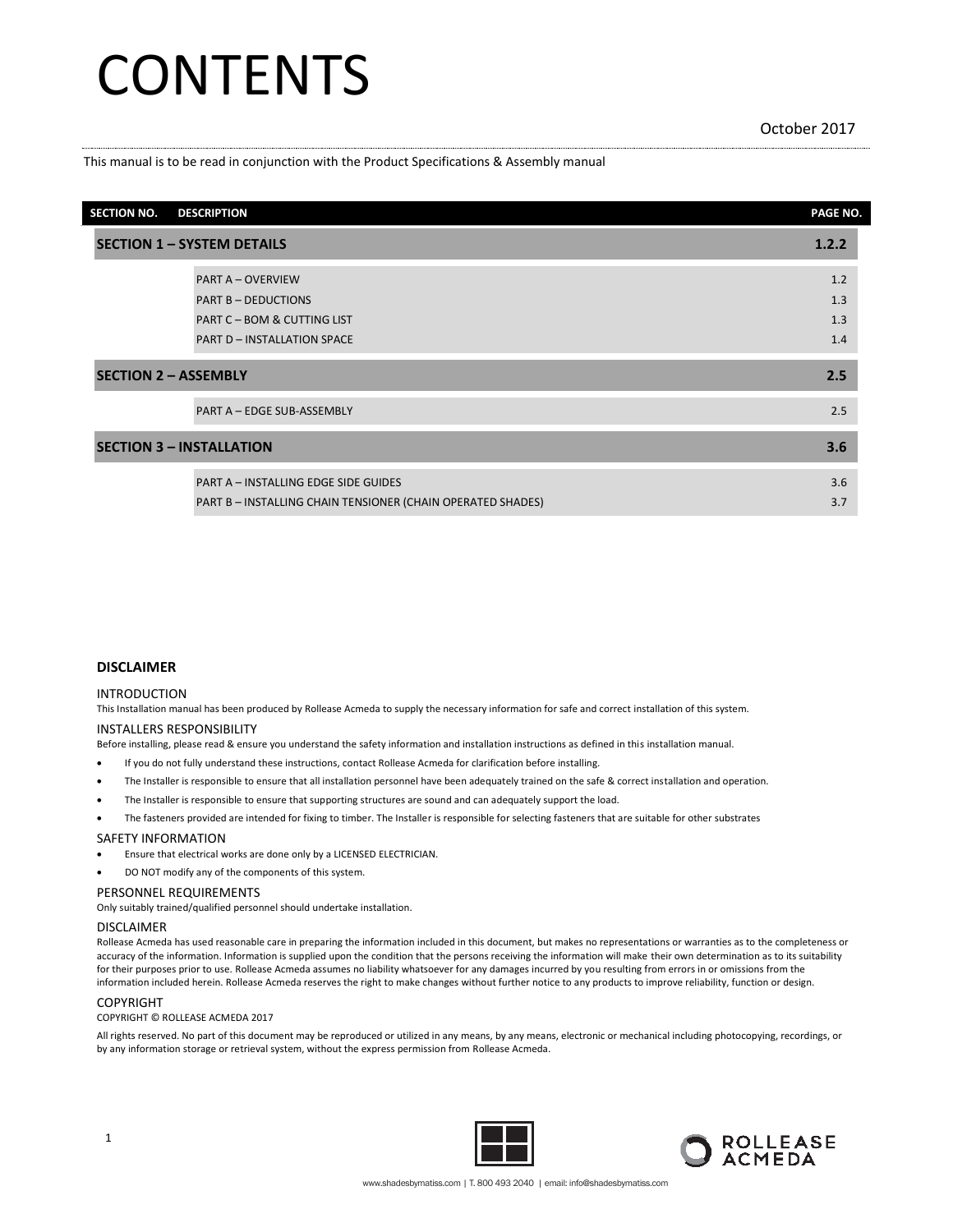**SECTION 1** – SYSTEM DETAILS





ROLLEASE<br>ACMEDA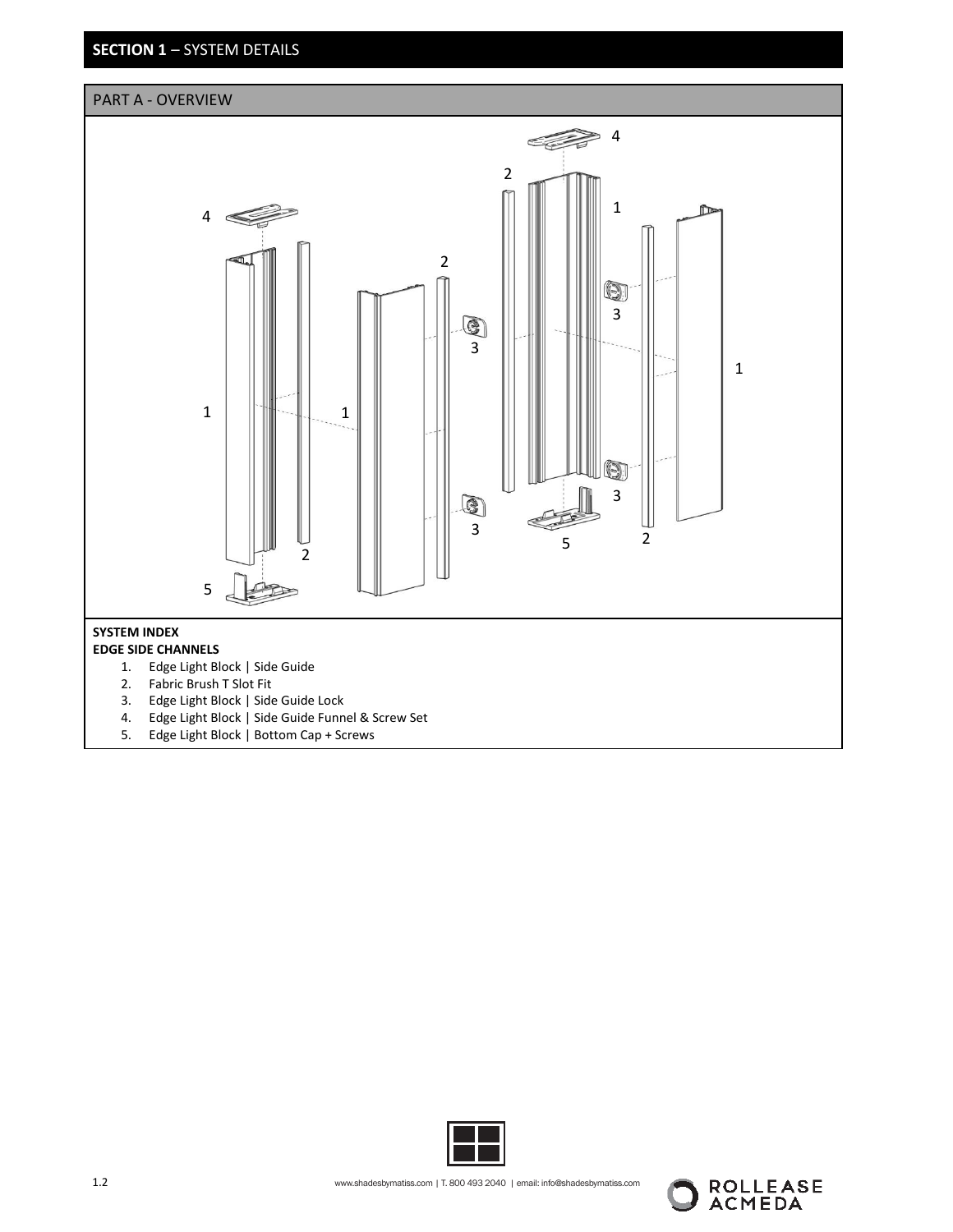

## PART C – BOM & CUTTING LIST

|             | <b>PART NUMBER</b> | <b>IDESCRIPTION</b>                                               | $ U.0.M $ QTY |      | <b>DEDUCTION</b>                                |
|-------------|--------------------|-------------------------------------------------------------------|---------------|------|-------------------------------------------------|
|             |                    |                                                                   |               |      |                                                 |
|             |                    | RC91-0101-xxxLLL EDGE LIGHT BLOCK   Side Guide - 2 Piece Set      | $mm$ [in]     |      | D - (CASSETTE/FASCIA HEIGHT (X) + 6mm [0.24in]) |
|             |                    | RC91-1001-xxx000 EDGE LIGHT BLOCK   Bottom Cap + screws           | Set           |      |                                                 |
|             |                    | RC91-1002-xxx000 EDGE LIGHT BLOCK   Side Guide Funnel & Screw Set | Set           |      |                                                 |
| <b>EDGE</b> |                    | RC91-0302-xxx000 EDGE LIGHT BLOCK   Side Guide Ear                | Piece         |      |                                                 |
|             |                    | RC91-0201-xxx000 EDGE LIGHT BLOCK   Side Guide Lock               | Piece         | $4+$ | NOTE: 600mm [23.62 in] Max spacing              |
|             |                    | AW91-1501-xxx000 Fabric Brush T Slot Fit                          | $mm$ [in]     | 4    | D - (CASSETTE/FASCIA HEIGHT (X) + 6mm [0.24in]) |



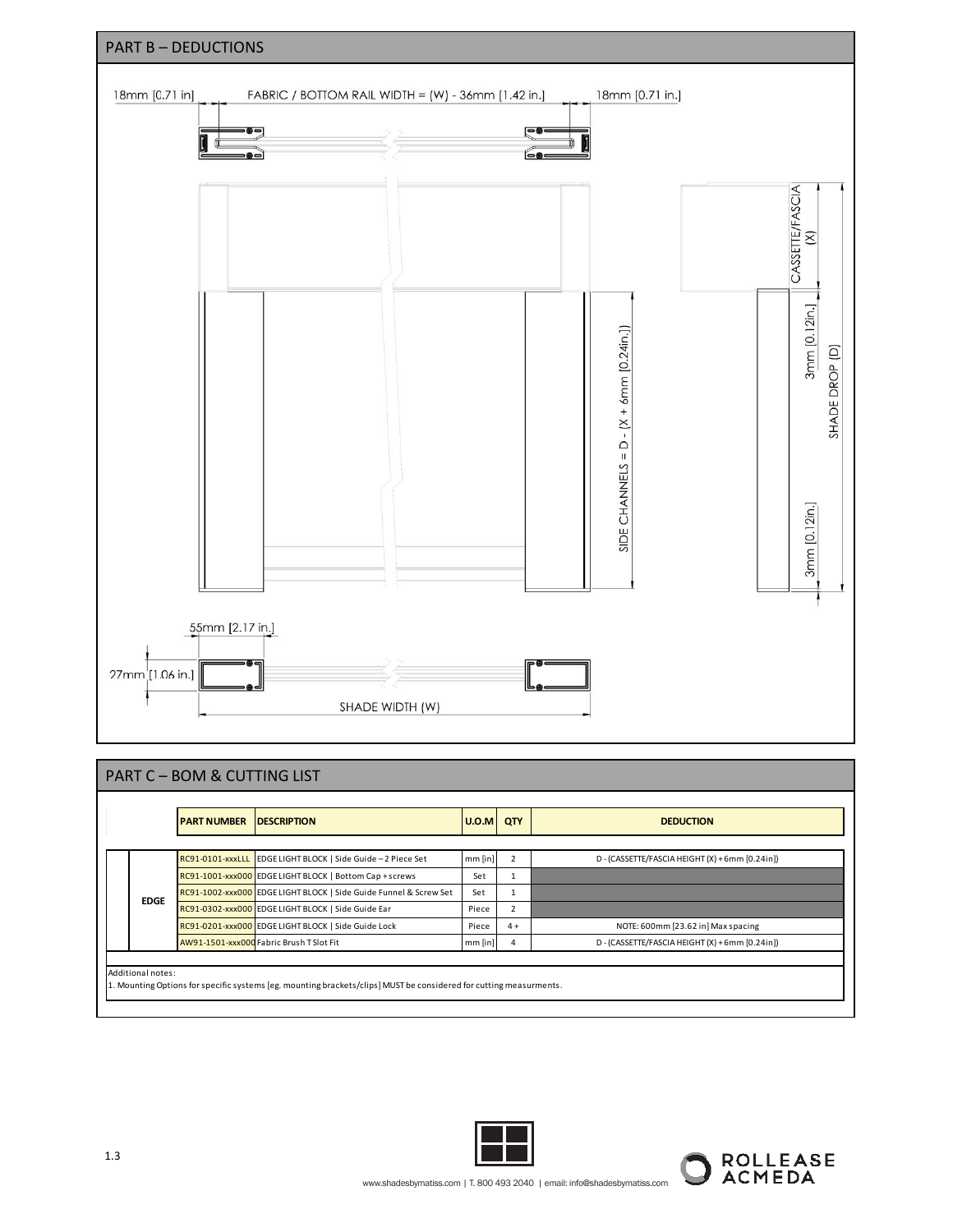### PART D – INSTALLATION SPACE

#### **MEASURE & SPECIFY GUIDLINES**

To assist with providing seamless communication between the Specifier, Assembler and Installer Rollease Acmeda provides some guidelines to assist with measuring and specifying the Cassette Roller System in order to:

- Identify key information for Assembler and Installer
- Improve efficiency
- Limit the number of re-calls / adjustment required onsite after installation

Please follow the guidelines in the required system installation instructions.





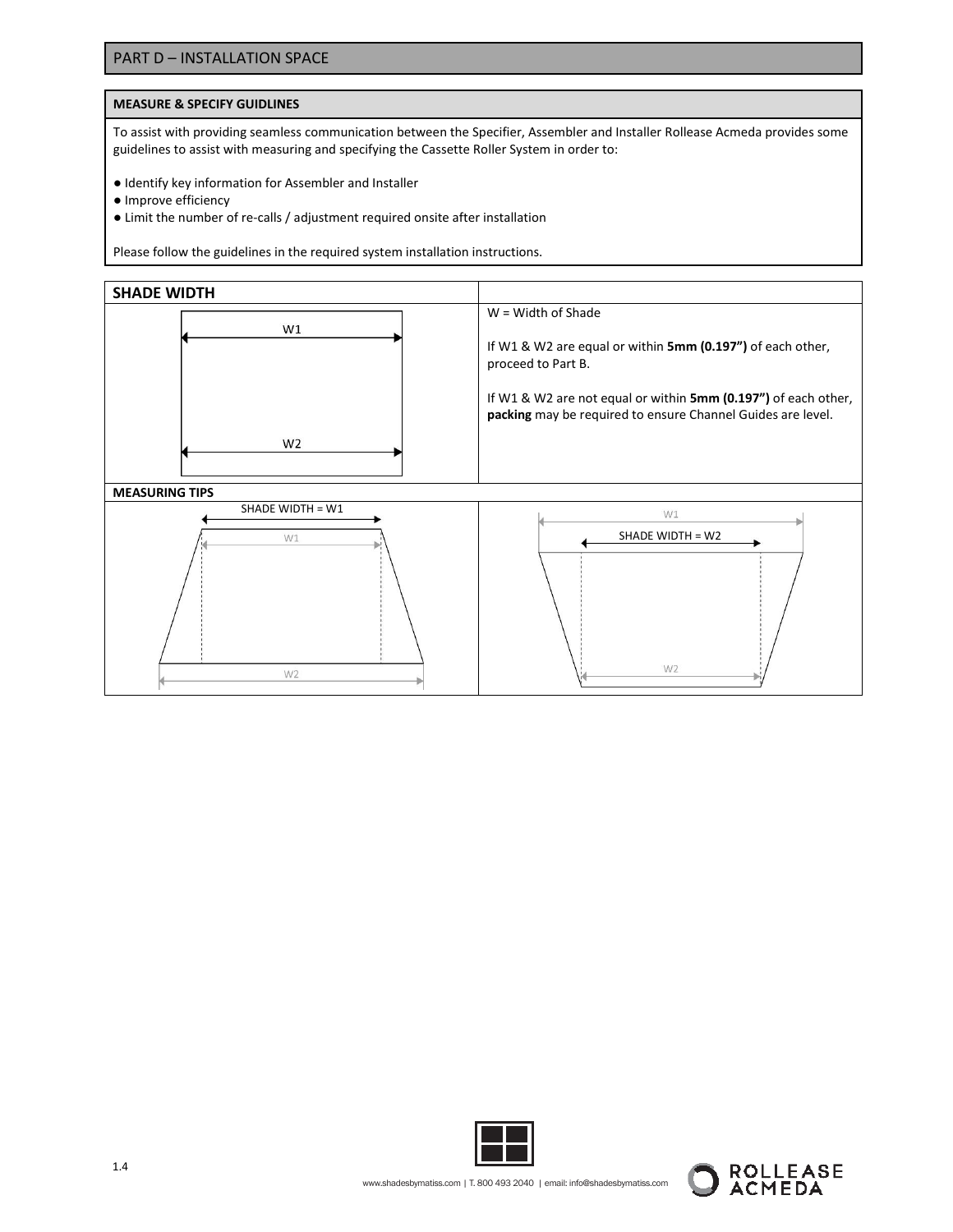## **SECTION 2** – ASSEMBLY

## PART A – EDGE SUB-ASSEMBLY





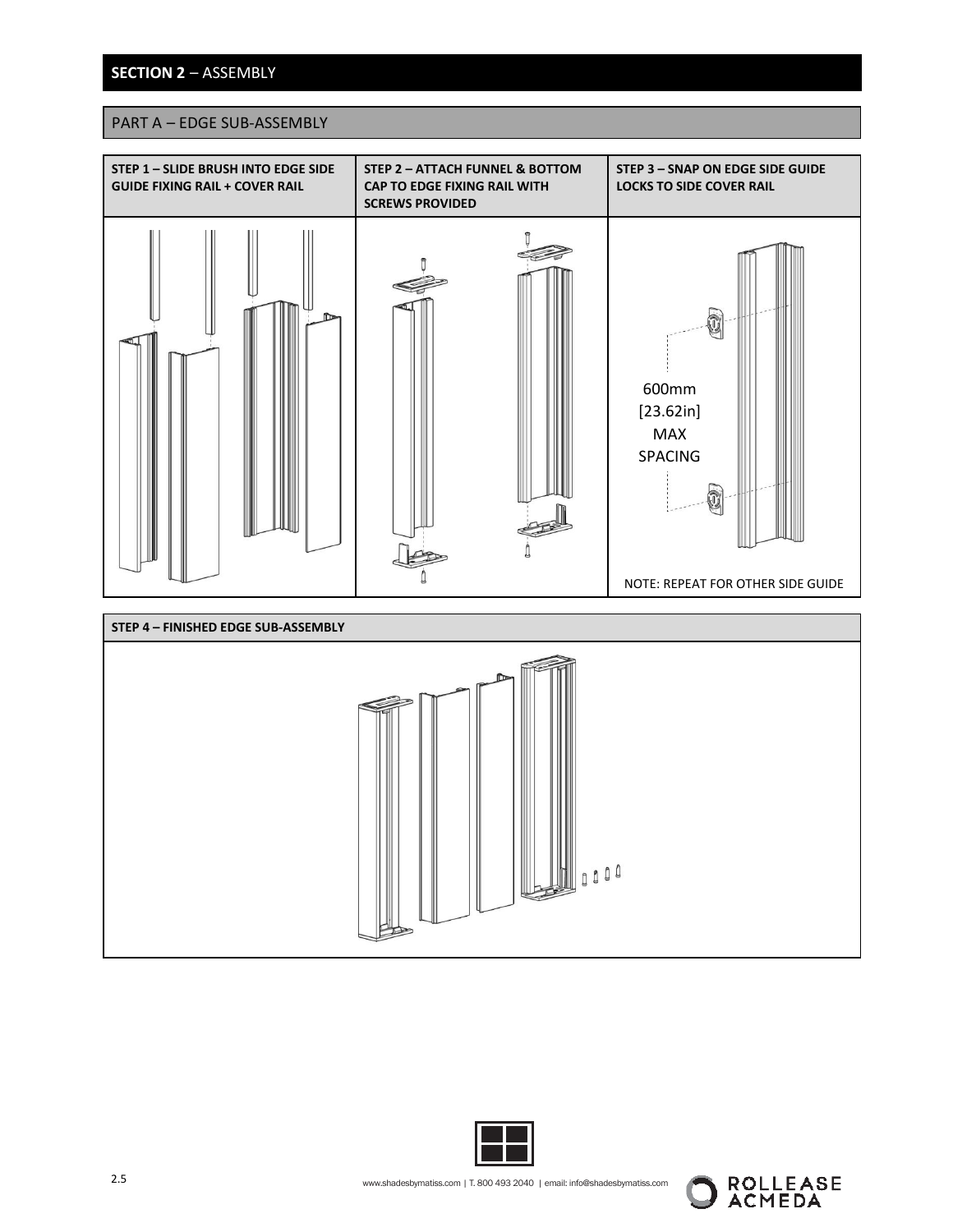## **SECTION 3** – INSTALLATION

## PART A – INSTALLING EDGE SIDE GUIDES